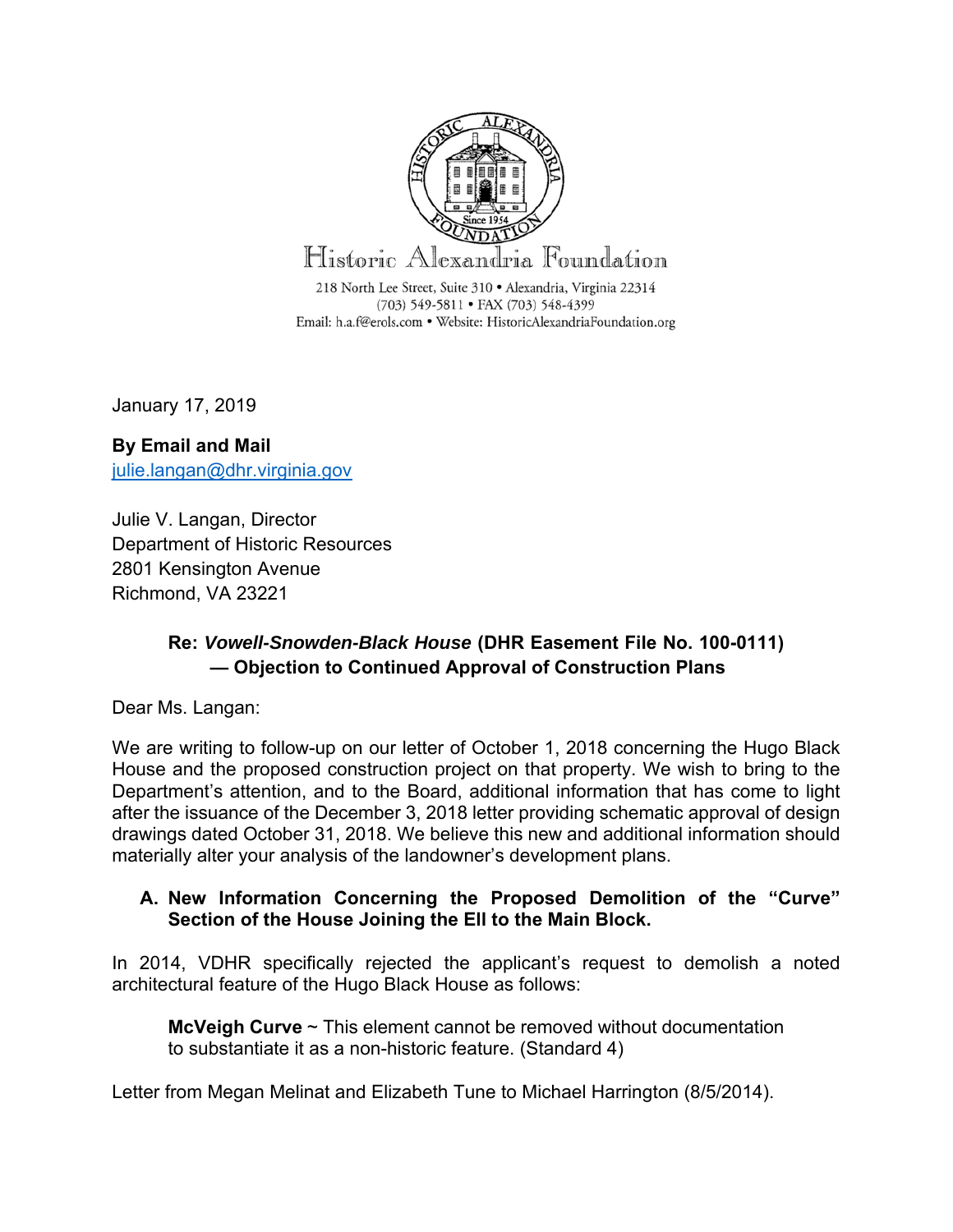In our October 1, 2018 letter we called your attention to the fact that the applicant's Sept. 21, 2017 submission to VDHR incorrectly suggested that the curve is not part of the historic fabric of the property. Pollard Memo. (9/21/2017)("The curved treatment does not appear in the historic photos included in the HABS report on the property."). And we had hoped that the applicant would correct that misstatement.

We now know that the distinctive curved attachment was noted in the reference materials presented to the Virginia Historic Landmarks Commission ("VHLC") when the gift of the easement was proposed in December of 1969. Memorandum from Moody to VHLC (12/11/1969)(LOV MSS, Virginia State Library & Archives Office of the State Librarian, Historic Landmark Commission Corresp. & Data Files 1966-1975, Box 1)(copy attached).

On December 19, 2018 we filed with the Alexandria BAR a copy of the original HABS photograph obtained from the Library of Congress which taken as part of the original HABS survey in 1936. It plainly shows the curve. *See* HABS VA-7, 170-2 (attached). That photograph is available to review on-line.<sup>1</sup> And a copy of that same photograph with a caption discussing the distinctive curve was published in D. Davis, S. Dorsey & R. Hall, Alexandria Houses 1750-1830 at 114 (1946)("The ell, originally a separate dependency, has been rounded where it joins the main structure in order not to obstruct a window.")(copy attached).

On December 13, 2018 — after HAF had raised this issue with the Alexandria BAR — Al Cox, FAIA, Historic Preservation Manager, Planning & Zoning for the City of Alexandria, performed an on-site inspection of the "curve" to assess the owner's claims that it was a non-historic feature of the property. Following that inspection, the Staff Report presented to the Alexandria BAR found that

#### *At some point later, a curved brick one-story hyphen was constructed and by the mid-19th century, based on the machine saw marks and cut nails found in the rafters, a second floor was added to the hyphen.*

BAR Staff Report 2018-00410 at 9 ¶ 3 (emphasis added). The BAR Staff concluded that "[d]emolition of the two-story curved hyphen would result in the loss of a unique feature" and recommended *denial* of demolition of the curved wall of the hyphen." *Id.* at 11.

Notwithstanding this new information developed by the BAR Staff investigation, during discussion of the "curve" at the December 19, 2018 BAR hearing, a majority of the Board members present expressed their support for demolishing this historic feature of the property. Two of the members expressly cited VDHR's approval of the demolition as a basis for their own judgment on the question.

Because the new information that has come to light since VDHR gave its conceptual approval for demolition of the curve clearly shows it is a historically significant feature of

<sup>1</sup> *See* https://www.loc.gov/resource/hhh.va0223.photos/?sp=2.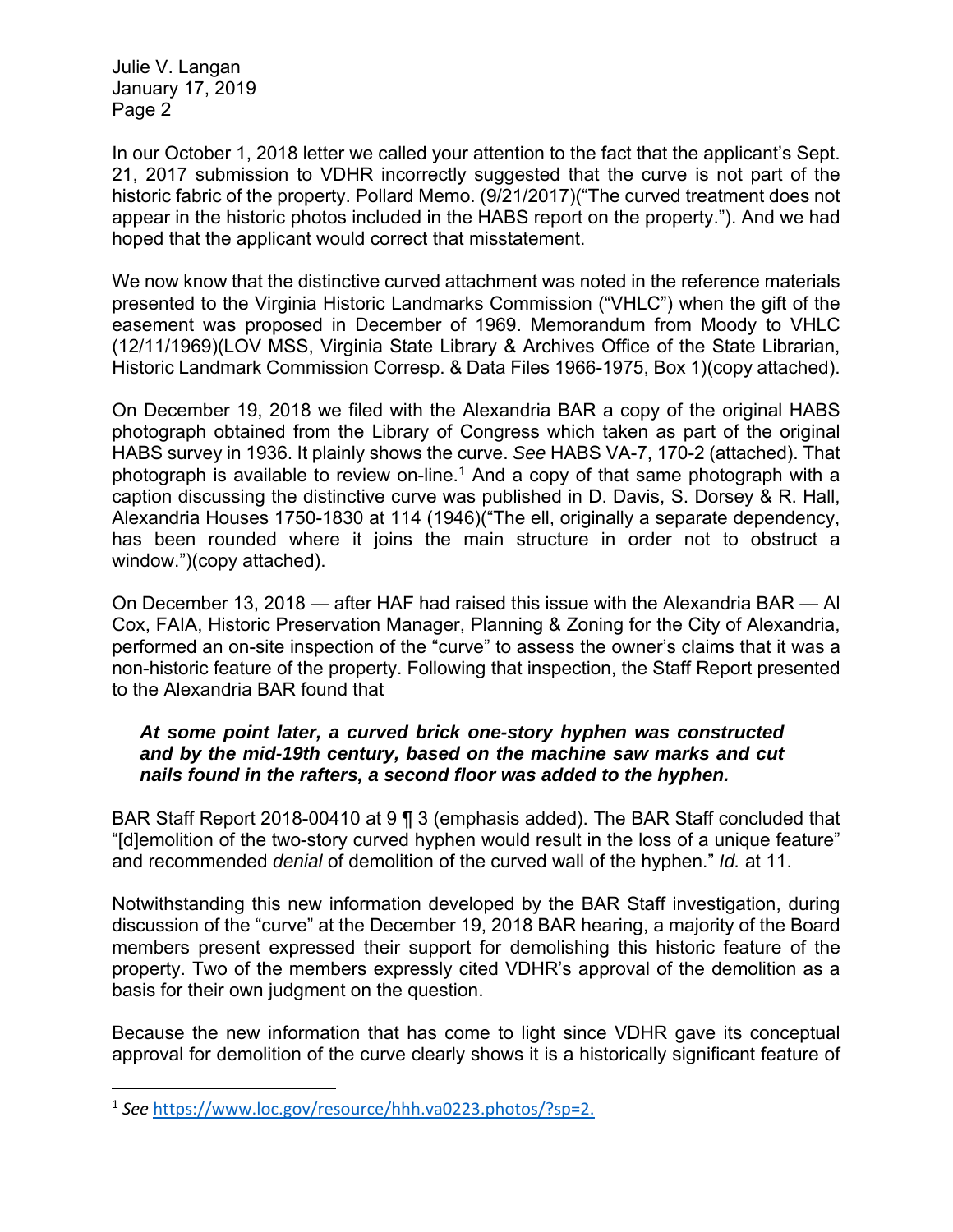the property, we submit that the decision made by VDHR in 2014 was the correct one, and that historic feature must be preserved as a straight-forward application of Standard 4. 36 C.F.R. § 68.3(b)(4)("Changes to a property that have acquired historic significance in their own right will be retained and preserved.").

#### **B. New Information Concerning the Inability of the Landowner to Utilize the Structure Originally Described as a "Garage" for the Purpose of Housing Motor Vehicles.**

The applicant originally proposed to add off-street parking and a multi-car garage as part of its plans, to which the VDHR gave its conceptual approval. Presumably the VDHR gave that conceptual approval based on its reading of the easement which includes the following language:

No building or structure shall be built or maintained on the property other than (i) the manor house, (ii) the old carriage houses and adjoining servant's quarters, (iii) a tennis court and other outbuildings and structures which are commonly or appropriately incidental to a single family dwelling including without limitation a swimming pool *and garage.*

Deed Book 757 Page 868 (emphasis added). But the current development plan no longer includes a "Garage," because that use is precluded by the Alexandria Zoning Ordinance. Alexandria Zoning Ordinance § 8-200(C)(5)(a); *City of Alexandria v. Byrne,* CL18002042 (Cir Ct. Alexandria, Dec. 14, 2018).

Recognizing that the Alexandria Zoning Ordinance prohibits access to the proposed structure for parking, the applicant has renamed the third structure on the property a "WORKSHOP/BIKE GARAGE" — in an apparent effort to justify the structure as a "garage" when it will be no such thing. A "garage" is "[a] place in which motor vehicles are stored and cared for." Black's Law Dictionary (4<sup>th</sup> ed. 1968); see also Alexandria Zoning Ordinance § 2-149 ("Garage, private. A building designed for the storage of not more than three motor-driven vehicles.").

Before the Alexandria BAR, the applicant has included a Sanborn Insurance map in its materials showing a that a frame house was located at the southeast corner of the lot in 1907. That structure was demolished by Justice Black when he purchased the property in 1939 to restore the open space garden. *See* Ruth Lincoln Kaye, The History of 619 S. Lee Street at 26 (May 1987). Thus, "by precept and example" HABS Report at 1, the southeast corner of the property has been open space throughout the most important period of its historical significance — its occupation by Justice Hugo Black. Indeed, to the extent the Sanborn Insurance Map provides any support for the third proposed addition, it would be as a frame structure as depicted on the 1907 map.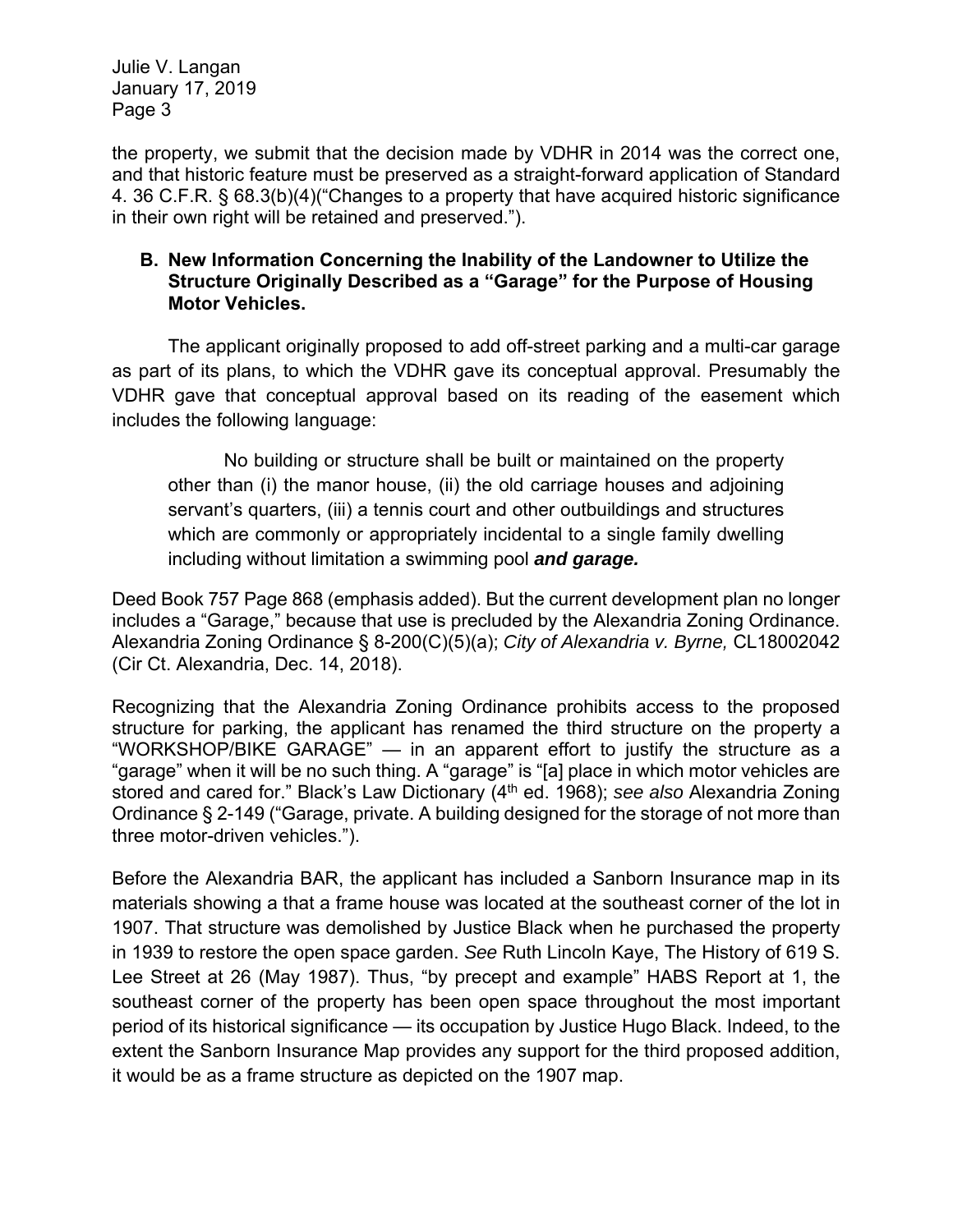Because the "Garage" use presumably contributed to VDHR's conceptual approval of the third structure being placed on the existing open space — and that use is not available to the applicant — VDHR should not allow that additional building on the property. The preservation of open space that would be accomplished by disallowing this additional building and the connecting structure would be substantial and keep the corner of S. Lee and Franklin Street as unobstructed open space.

### **C. New Information Concerning the Landmark Status of the Property.**

It was not until the publication of the Alexandria BAR Staff report on December 17, 2018, that we came to realize that neither the BAR Staff, nor, apparently, the VDHR Staff appreciated that the Hugo Black House is a certified landmark property in its own right, separate and apart from its inclusion in the Old and Historic District of Alexandria.

On December 30, 1969 the Hugo Black House was designated by the Virginia Historic Landmarks Commission ("VHLC") as a certified landmark. Deed Book 704, Page 494-95. The VHLC designation was in furtherance of its mandate to "*designate as an historic landmark, the buildings, structures and sites* which constitute *the principal historical, architectural* and archaeological sites *which are of State-wide or national significance."* 1966 Va. Acts Ch. 632, § 4(a)(emphasis added); *see* 3 Former Va. Code Ann. § 10-138 (1973 Repl. Vol.); *accord* Va. Code § 10.1-2204(A)(1). That Landmark designation was a necessary predicate for the Commission to obtain the easement on this property. 1966 VA. Acts Ch. 632 § 8; Former Va. Code Ann. § 10-142 (1973 Repl. Vol.).

Having been designated as a certified Landmark property, current law provides that the designation is "*an act of official recognition designed to* (i) educate the public to the significance of the designated resource and (ii) encourage local governments and property owners to take the designated property's historic, architectural, … and cultural significance into account in their planning … *and their decision making*." Va. Code Ann. § 10.1-2204 (emphasis added).

Unfortunately, the fact that this certified Landmark property has not been included on the Virginia Landmark Register led the local BAR to overlook this designation because they have taken the position that the BAR is not allowed to consider the easement. During the BAR Hearing of December 19, 2018, the head of the BAR's staff stated that he had never read the easement.

We understand that VDHR staff have also not previously recognized the independent Landmark status of the property in their administration of the easement program.

There has been some question raised as to whether the recital and the acceptance of the Easement satisfied the requirements for certification of the property as a Landmark (and the commensurate reduction of annual real estate tax assessments that the property has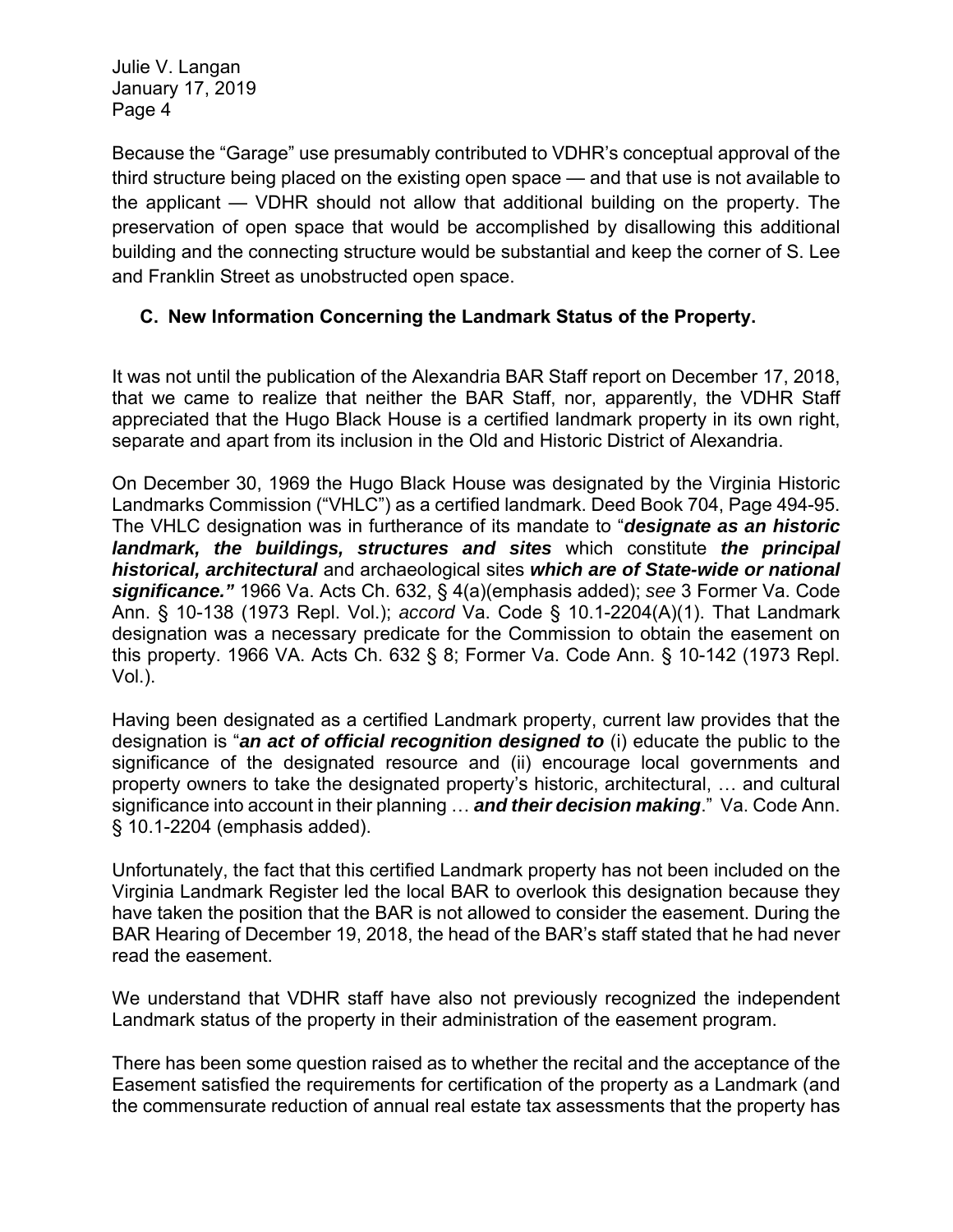enjoyed as a consequence.). A review of the publicly available records should put this question to rest. It also serves to highlight the clear intent that the easement was to protect the extensive gardens at the Hugo Black House.

Attached is the December 11, 1969 Memorandum from James W. Moody, Jr., the first Executive Director of the VHLC, seeking approval of the easement transaction from the members of the Commission.

The staff has visited the house and has made an assessment of the situation. In this I was assisted by Messrs. Fishburne and Loth of our Staff, and of special help was Mr. Elbert Cox, Director of the Commission of Outdoor Recreation, whom we invited along. George Freeman, the attorney who is so skilled in matters relating to easements, was also with us.

*It is the unanimous and unreserved opinion of the group that Justice Black's house has ample historical quality — past, present, and future*  — as well as architectural distinction. *Furthermore, the space around the house is an essential element in a neighborhood where every scrap of available land supports a new townhouse, some only eighteen feet wide, with a garden to match.*

Moody to VHLC (12/11/1969)(emphasis added). When referencing the "present, and future" of the property, Mr. Moody was clearly referencing the significant association with Justice Hugo Black.

The record documents that Mr. Moody, provided the full Commission with the draft easement — including the Landmark certification — along with a written ballot for the Commission's decision. The Easement was drafted by George Freeman of Hunton & Williams (who is still noted in VDHR materials as the author of the Open Space Land Act). The easement was noted as being "similar in all respects to the one the Commission holds on the Old Mansion at Bowling Green *and its purpose is identical: to help save a fine house in an appropriate setting that contributes much to the environment*." *Id.* (emphasis added).

The Minutes of the January 6, 1970 Meeting of the Virginia Historic Landmarks Commission show that:

Mr. Moody reported that the easement from Justice Hugo L. Black on his property at 619 South Lee Street in Alexandria was recorded on December 31, 1969*. Permission was granted by the State Attorney General's office for Mr. Moody to sign the easement for the Commission and the transaction was approved by the Governor's office.*

VHLC Minutes (1/6/1970) at 2 (emphasis added)(LOV MSS, Virginia Historic Landmarks Commission: Minutes and Records, 1966-1973)(copy attached). Other easements